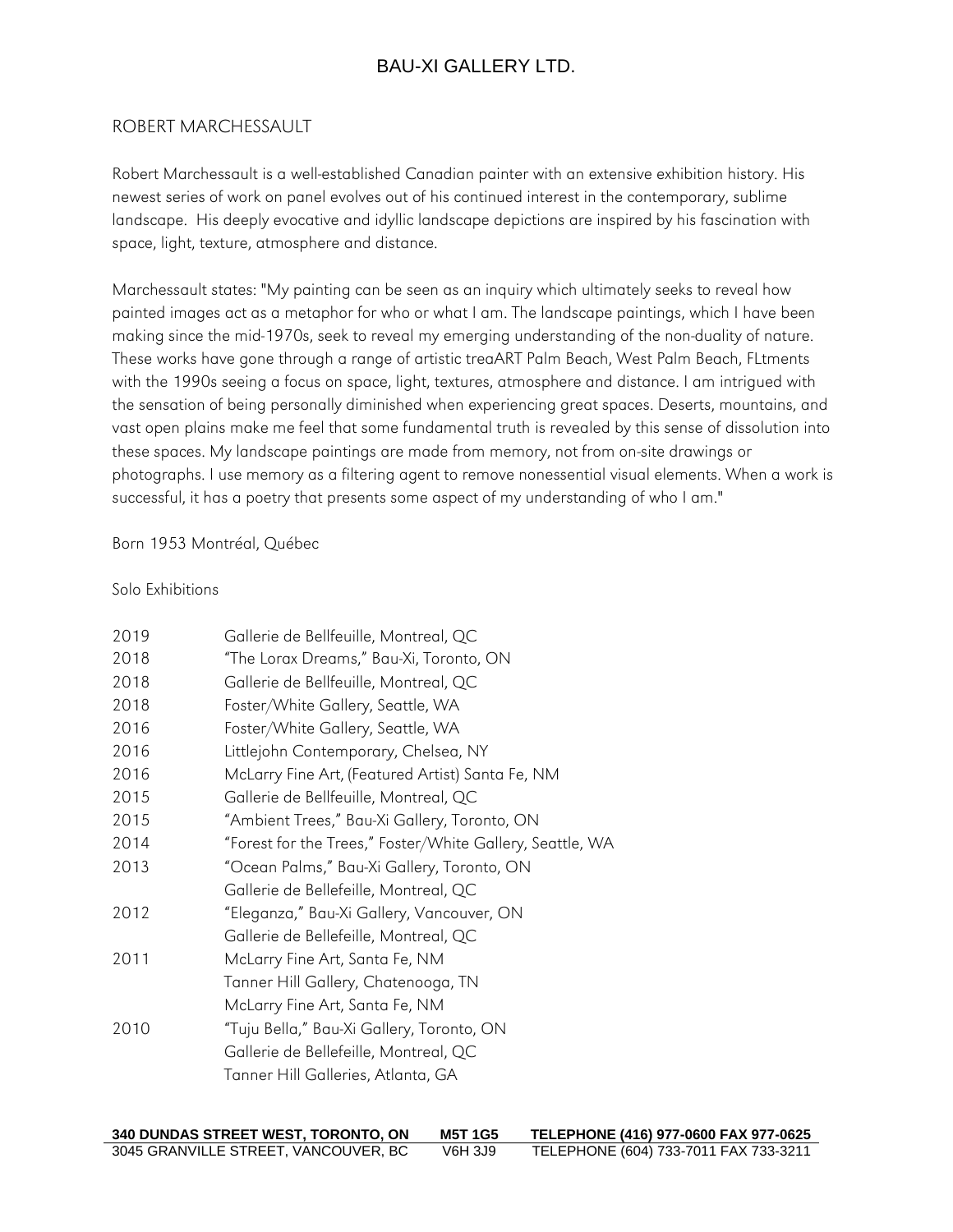| 2009       | "A Quiet Light", Bau-Xi Gallery, Vancouver, BC            |
|------------|-----------------------------------------------------------|
|            | "Harvest of Light", Bau-Xi Gallery, Toronto, ON           |
| 2008       | "New Paintings", Bau-Xi Gallery, Vancouver, BC            |
|            | Gallerie de Bellefeille, Montreal, QC                     |
| 2006       | "Arboretum", Foster/White Gallery, Seattle, USA           |
|            | "il mistero dell'albero", Bau-Xi Gallery, Toronto, ON     |
| 2005       | "Journeys and Visions", Bau-Xi Gallery, Vancouver, BC     |
| 2004       | "Suspended Memories", Bau-Xi Gallery, Toronto, ON         |
|            | Gallerie de Bellefeuille, Montréal, QC                    |
| 2003       | "Recent Effort", Bau-Xi Gallery, Vancouver, BC            |
|            | Vanderleelie Gallery, Edmonton, AB                        |
| 2002       | "New Paintings", Bau-Xi Gallery, Toronto, ON              |
|            | Gail Harvey, Los Angeles, USA                             |
| 2001       | Vanderleelie Gallery, Edmonton, AB                        |
|            | "New Paintings", Bau-Xi Gallery, Vancouver, BC            |
|            | Gail Harvey, Santa Monica, Los Angeles, USA               |
| 2000       | "North - South", Bau-Xi Gallery, Toronto, ON              |
| 1999       | Gail Harvey Gallery, Santa Monica, Los Angeles, USA       |
|            | Michael Gibson Gallery, London, ON                        |
| 1998       | "Will I Dream", Bau-Xi Gallery, Toronto, ON               |
| 1997       | Bau-Xi Gallery, Toronto, ON                               |
| 1996 to 94 | Bau-Xi Gallery, Vancouver, BC                             |
| 1996       | Art Gallery of Newfoundland & Labrador, St. John's, Nfld. |
|            | Gotlands Konstmuseum, Sweden                              |
| 1995 to 88 | Bau-Xi Gallery, Toronto, ON                               |
|            | University of Toronto, Justina Barnicke Gallery, ON       |
| 1991       | University of Waterloo Art Gallery, ON                    |
| 1986 to 79 | Gadatsy Gallery, Toronto, ON                              |
| 1981       | Concordia University Art Gallery, Montréal, QC            |
|            | Burlington Cultural Centre, Burlington, ON                |
|            | Gallery Brant, Oakville, ON                               |

Selected Group Exhibitions

| 2018 | Art Toronto, Toronto, ON                 |
|------|------------------------------------------|
| 2018 | Deeper Shade of Blue, Bau-Xi, Vancouver  |
| 2018 | Method, Bau-Xi, Toronto                  |
| 2018 | Resolution, Foster/White, Seattle, WA    |
| 2017 | Clouds, Mason Fine Art, Atlanta, GA      |
| 2017 | 30 Years, Wallace Galleries, Calgary, AB |
|      |                                          |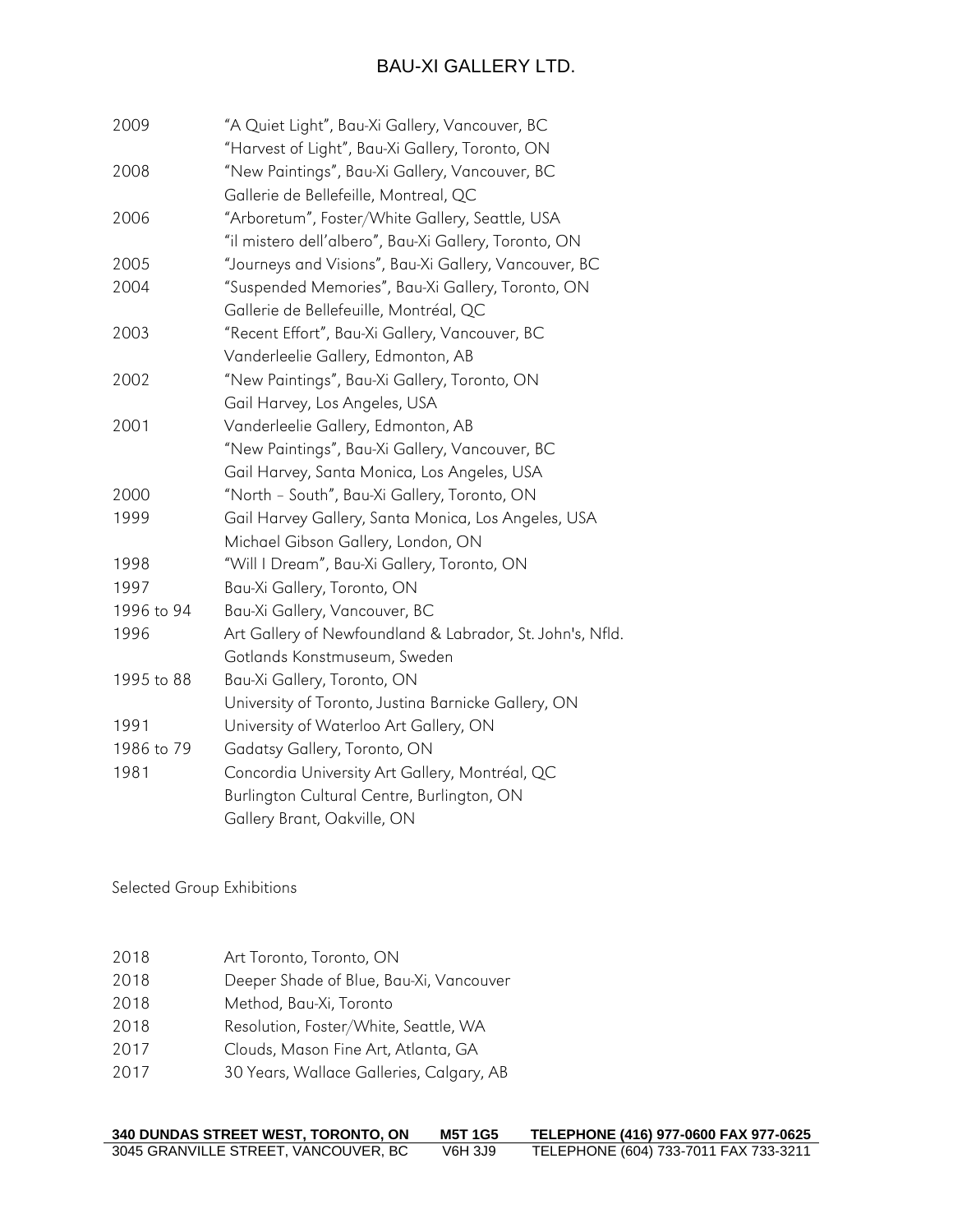| 2017 | Summer Group Exhibition at Littlejohn Contemporary NY                               |
|------|-------------------------------------------------------------------------------------|
| 2017 | ARTEXPO NY, at Mason Fine Art, Atlanta                                              |
| 2016 | The Brain Project, Toronto, installation at High Park Pavilion, and Yorkdale Mall   |
| 2016 | Art Toronto, Toronto, ON                                                            |
| 2016 | Littlejohn Contemporary, (Gallery A) Chelsea, NY                                    |
| 2016 | Landscapes, Gallerie de Bellefeuille, Montreal, QC                                  |
| 2016 | Mason Fine Art, Atlanta, GA                                                         |
| 2016 | ART Palm Beach, West Palm Beach, FL                                                 |
| 2015 | ART Palm Beach, West Palm Beach, FL                                                 |
| 2014 | Art Toronto, Toronto, ON                                                            |
| 2014 | Hunter Kirkland Contemporary, Santa Fe, NM                                          |
| 2013 | Art Toronto, Toronto, ON                                                            |
| 2013 | Texas Contemporary Art Fair, Houston, TX                                            |
| 2013 | ART 13, London, UK                                                                  |
| 2013 | Affordable Art Fair, UK and USA                                                     |
| 2013 | artMRKT 2013, San Francisco, CA                                                     |
| 2012 | Found in Translation: Highlights from the Permanent Collection, McLaren Art Centre, |
|      | Barrie, ON                                                                          |
| 2009 | Arboreal, Durham Public Art Gallery, Durham, ON                                     |
| 2007 | Small Works, Foster/White Gallery, Seattle, and Vancouver, BC                       |
| 2003 | Cullen & Marchessault, Michael Gibson Gallery, London, ON                           |
|      | PASTA group show, Merrill Lynch Building, Palm Springs, CA                          |
| 2002 | Social Consciousness in Canadian Art, Hart House, Toronto, ON                       |
| 2001 | Three Painters in the Mojave, Desert Museum, Palm Springs, USA                      |
|      | A Room with A View, Michael Gibson, London, ON                                      |
| 2000 | 2000 Bugs, Bau-Xi Gallery, Toronto, ON                                              |
|      | Faculty Exhibition - Georgian College, Barrie, ON                                   |
| 1999 | Private Drawings, Bau-Xi Gallery, Toronto, ON                                       |
| 1997 | Working Drawings, Finished Works, Bau-Xi Gallery, Toronto, ON                       |
|      | Georgian College Faculty Exhibition, MacLaren Gallery, Barrie, ON                   |
|      | Lumieres de Paris, Toronto, ON                                                      |
| 1995 | Destinations, Bau-Xi Gallery, Vancouver, BC                                         |
|      | Oh! Canada, Art Gallery of Ontario, Toronto, ON                                     |
|      | Contemporary Landscapes, Tom Thomson Memorial Gallery, ON                           |
|      | Hawksbridge & Marchessault, Tom Thomson Memorial Gallery, ON                        |
| 1993 | Kanada - Gotland '93, Gotland's Konstmuseum, Sweden                                 |
|      | Landscape Painters, Bau-Xi Gallery, Toronto, ON                                     |
| 1992 | Faculty Exhibition, Georgian College School of Design & Visual Arts,                |
|      | Owen Sound & Barrie, ON                                                             |
|      | Two Escarpments, Tom Thomson Memorial Gallery, Owen Sound & FGK                     |
|      | Gallery & Gotland's Konstmuseum Sweden                                              |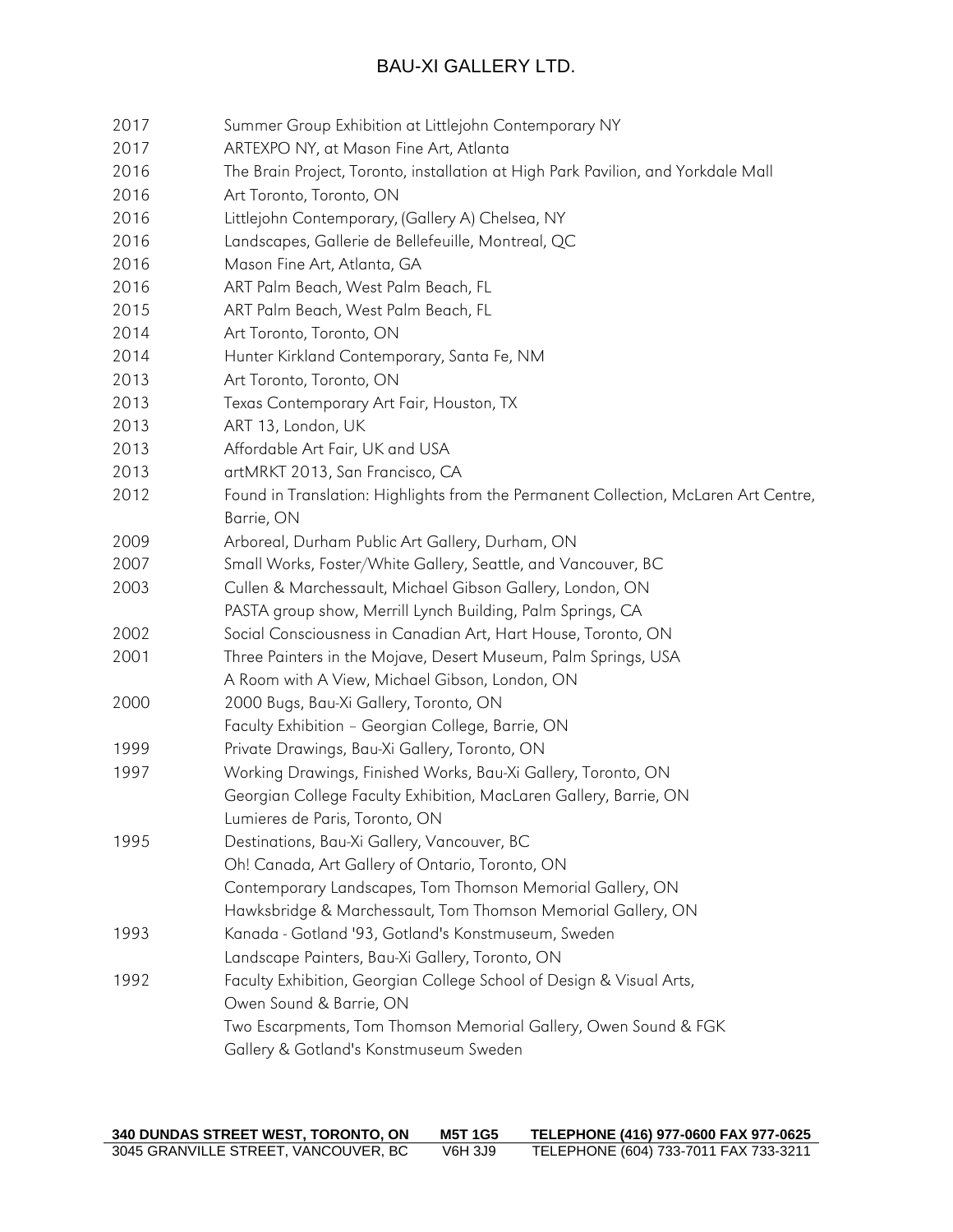|            | Canadian Artists at Brucebo, Gotland's Konstmuseum                                  |
|------------|-------------------------------------------------------------------------------------|
| 1991       | Political Landscapes No. 2, Sacred & Secular Sites, Tom Thomson                     |
|            | Memorial Art Gallery & The Ojibway Cultural Centre at Manitoulin Island             |
|            | Urban Refugees, The John B. Aird Gallery, Toronto & The Durham Art Gallery, Durham, |
|            | ON                                                                                  |
|            | And The Environment, A.G.O. Rental Gallery                                          |
| 1990       | ViewPoints, Macdonald Stewart Gallery, Guelph, ON                                   |
|            | Notes From Eden, Tom Thomson Memorial Art Gallery, ON                               |
|            | Political Landscapes, No. 1, Tom Thomson Memorial Art Gallery & RCA                 |
| 1988       | Landscapes On Paper, Gadasty Gallery, Toronto, ON                                   |
| 1987       | Flowers, Gadatsy Gallery, Toronto, ON 1986, Hagan, Hartman, Cullen                  |
| 1984       | Faculty Exhibitions, Georgian College, Barrie, ON                                   |
| 1982       | Faculty Exhibition, Sheridan College, Oakville, ON                                  |
|            | Group Of Painters, Gallery Stratford, Stratford, ON                                 |
|            | Group Painting Show, Robert McLauglin Art Gallery, Oshawa, ON                       |
| 1979       | Cullen & Marchessault, Gairloch Gallery, Oakville, ON                               |
| 1978 to 79 | Juried Group Exhibition, Burlington Cultural Centre, ON                             |
| 1978       | CONSTAT, Musée du Québec, Ville de Québec, QC                                       |
|            | Four Person Exhibition, Concordia University Art Gallery                            |
|            |                                                                                     |

Awards, Grants & Scholarships

| 2000 | Artist in Residence, Joshua Tree National Monument, Palm Springs, "Park Stewardship |
|------|-------------------------------------------------------------------------------------|
|      | Through the Arts"                                                                   |
|      | Canada Council Travel Grant (mid level)                                             |
| 1997 | Ontario Arts Council, Exhibition Assistance Grant                                   |
| 1995 | Ontario Arts Council, Visual Arts Grant                                             |
|      | Ontario Arts Council, Exhibition Assistance Grant                                   |
| 1994 | Ontario Arts Council, Exhibition Assistance Grant                                   |
| 1993 | Ontario Arts Council, Exhibition Assistance Grant                                   |
|      | Swedish Institute, Exhibition Assistance Grant with Åsa Kedja Ardin                 |
| 1992 | Brucebo Foundation, Sweden, Exhibition Funding                                      |
| 1990 | Canadian Scandinavian Foundation, Brucebo Scholarship                               |
| 1990 | Ontario Arts Council, Materials Assistance Grants                                   |
| 1987 | Ontario Arts Council, Materials Assistance Grants                                   |
| 1981 | Ontario Arts Council, Materials Assistance Grants                                   |
| 1978 | Elizabeth T. Greenshields, Painting Grant                                           |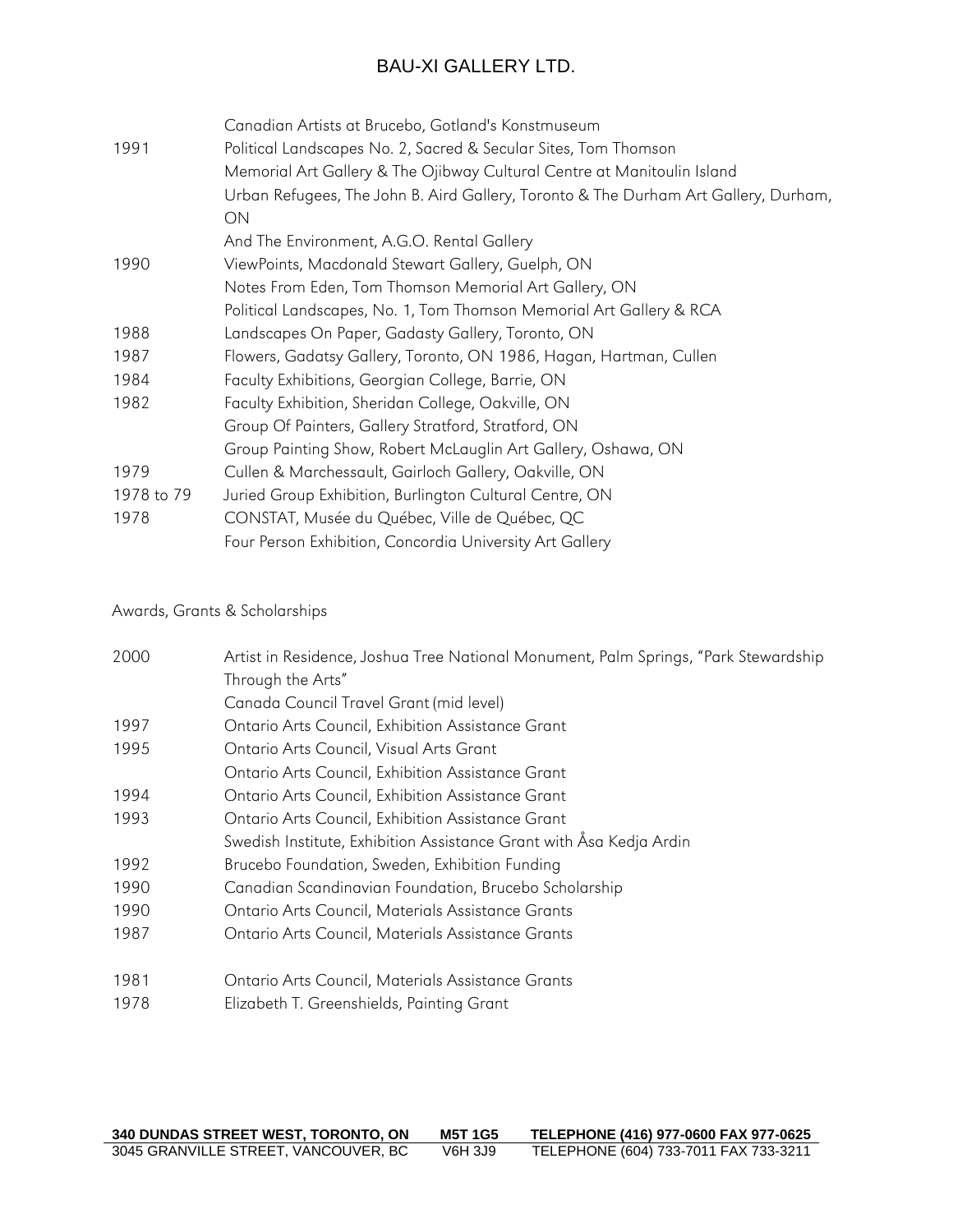### Education

M.A. in computer applications (thesis), 1997, Ontario Institute for Studies in Education, University of Toronto

B.F.A. (Studio) 1978, Concordia University, Montréal Visual Art Diploma, 1975, Dawson College, Montréal

### **Catalogues**

The Hidden Gates: Paintings from 2009-2010, Robert Marchessault, 2010.

The Hidden Gates: Paintings from 2009, Robert Marchessault, 2009.

Ephemeros, Recent Paintings by Robert Marchessault, Saara Linniimaa, 2003.

The Illusion of Silence, Brian Meeham, solo exhibition at Bau-Xi Gallery, Toronto, 1997.

Configurations, Rhona Wenger, exhibitions curator, Tom Thomson Memorial Art Gallery, 1995.

Kanadensiskt, Brucebo Stipendiater från Kanada 1972-92 by Hanne Ödin, Gotland's Konstmuseum, Sweden, 1992.

Two Escarpments, Robert Marchessault, The Tom Thomson Memorial Art Gallery, 1992.

Political Landscapes No. 2, Sacred And Secular Sites, Stephen Hogbin & Blake Debassige,

The Tom Thomson Memorial Art Gallery, 1991.

Red White & Black, Robert Marchessault, the Tom Tomson Memorial Art Gallery, 1991.

Notes From Eden, Janice Andreae, The Tom Thomson Memorial Art Gallery, 1990.

Art Gallery Exhibitions Catalogue, University of Waterloo, 1990.

Political Landscapes No. 1, Stephen Hogbin, The Saugeen Press, 1989.

Robert Marchessault, Landscapes 1978 - 1981, Allen Elder, Burlington Cultural Centre, 1981.

Video Publications

| 1995 | "Let's Talk." 15 minutes. Produced by Georgian College.                         |
|------|---------------------------------------------------------------------------------|
| 1994 | "The Great Lakes Institute Of Marine Technology." 10 minutes. Produced by       |
|      | Georgian College.                                                               |
| 1993 | "John Boyle The Canadologist." 28 minutes. Produced by Umberwood Creative Media |
|      | "The Ceramic Sculpture of Jim Thomson." 28 minutes. Produced by Umberwood       |
|      | Creative Media.                                                                 |
| 1992 | "Two Chairs." Performance art by Judy Lowry. 10 minutes. Produced by            |
|      | Umberwood Creative Media.                                                       |
|      | "Winter Studio." 18 minutes. Produced by Umberwood Creative Media.              |
|      | "Public Art At MetroCentre." 53 minutes. Produced by The Toronto Cultural       |
|      | Affairs Dept.                                                                   |
|      | "Attack Of The Cellulose Degrading Enzymes." 3 minutes. Computer animation,     |
|      | produced by Umberwood Creative Media for The Pulp and Paper Research            |
|      |                                                                                 |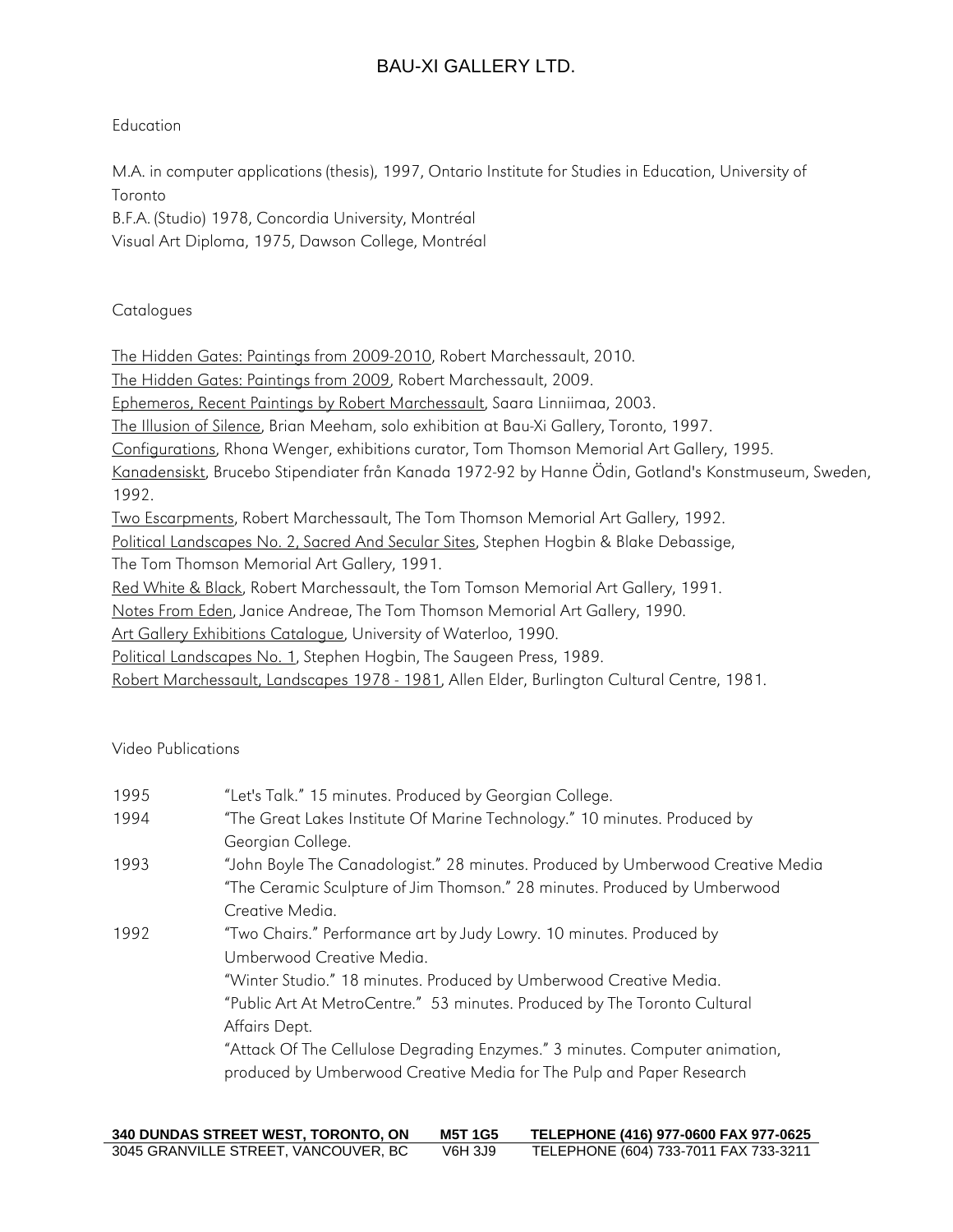|      | Institute of Canada and The Dept. of Chemistry at McGill University                   |
|------|---------------------------------------------------------------------------------------|
|      | "The Morse Code." 30 minutes. Computer animation, produced by Georgian                |
|      | College.                                                                              |
|      | "Georgian Bay, Bluewater Visions." 30 minutes. Produced by The Tom                    |
|      | Thomson Memorial Art Gallery.                                                         |
| 1991 | "Six Printmakers." 30 minutes. Produced by Georgian College.                          |
| 1990 | "Allen Smutylo: Printmaker." 28 minutes. Produced by Georgian College.                |
| 1989 | "Harold Klunder: The Owen Sound Self Portrait." 28 minutes. Produced by               |
|      | Georgian College.                                                                     |
| 1990 | "Notes From Eden." 30 minutes. Produced by Georgian College.                          |
| 1987 | "John Miecznikowski: A Portrait In Bronze." 40 minutes. Produced by Georgian College. |
| 1986 | "The Painted Room." 15 minutes. Produced by The Tom Thomson Memorial                  |
|      | Art Gallery.                                                                          |
|      |                                                                                       |

### Curatorial Work

| 1992-93 | Two Escarpments. Exchange exhibit between FGK artist's co- op gallery,                  |
|---------|-----------------------------------------------------------------------------------------|
|         | Gotland, Sweden and The Tom Thomson Memorial Art Gallery, exhibitions in both           |
|         | Sweden and Canada, Canadian Ambassador Michael Phillips opened the Swedish              |
|         | show.                                                                                   |
| 1992    | Canadian Artists At Brucebo: 20 Years. An exhibition of work by 13                      |
|         | Canadian artists who have received the Brucebo Scholarship. Held at Gotland's           |
|         | Konstmuseum, Sweden.                                                                    |
| 1991    | Urban Refugees. Group show of work by five artists with studios near Walter's Falls,    |
|         | ON. At the John B. Aird Gallery.                                                        |
| 1992    | Red White & Black. The Portfolio '91 exhibition at the Tom Thomson Memorial             |
|         | Art Gallery, 10 artists were asked to work with only three colours.                     |
| 1989    | Notes From Eden: Gender & Landscape. Co-curator at The Tom Thomson Memorial Art         |
|         | Gallery, 6 artists (3 female & 3 male) explore the meaning of gender through the use of |
|         | landscape images.                                                                       |
|         |                                                                                         |

### Published Articles

- "Adapting a Gantt Chart Metaphor for an Online Course Interface", College Association for Language and Literacy, Online Magazine, Feb. 14, 2000.
- "Proceedings from the ICTE'98 Conference", Santa Fe, New Mexico, Developing Museum Web Sites That Support Art Education, 1998.

"Art Capital Of The American Southwest", Art Bulletin, No. 59, Vol. 11, Oct, pg. 23, 1994.

"The Brucebo Atelier On Gotland", Art Bulletin, Aug/Sept., 1993.

Reviews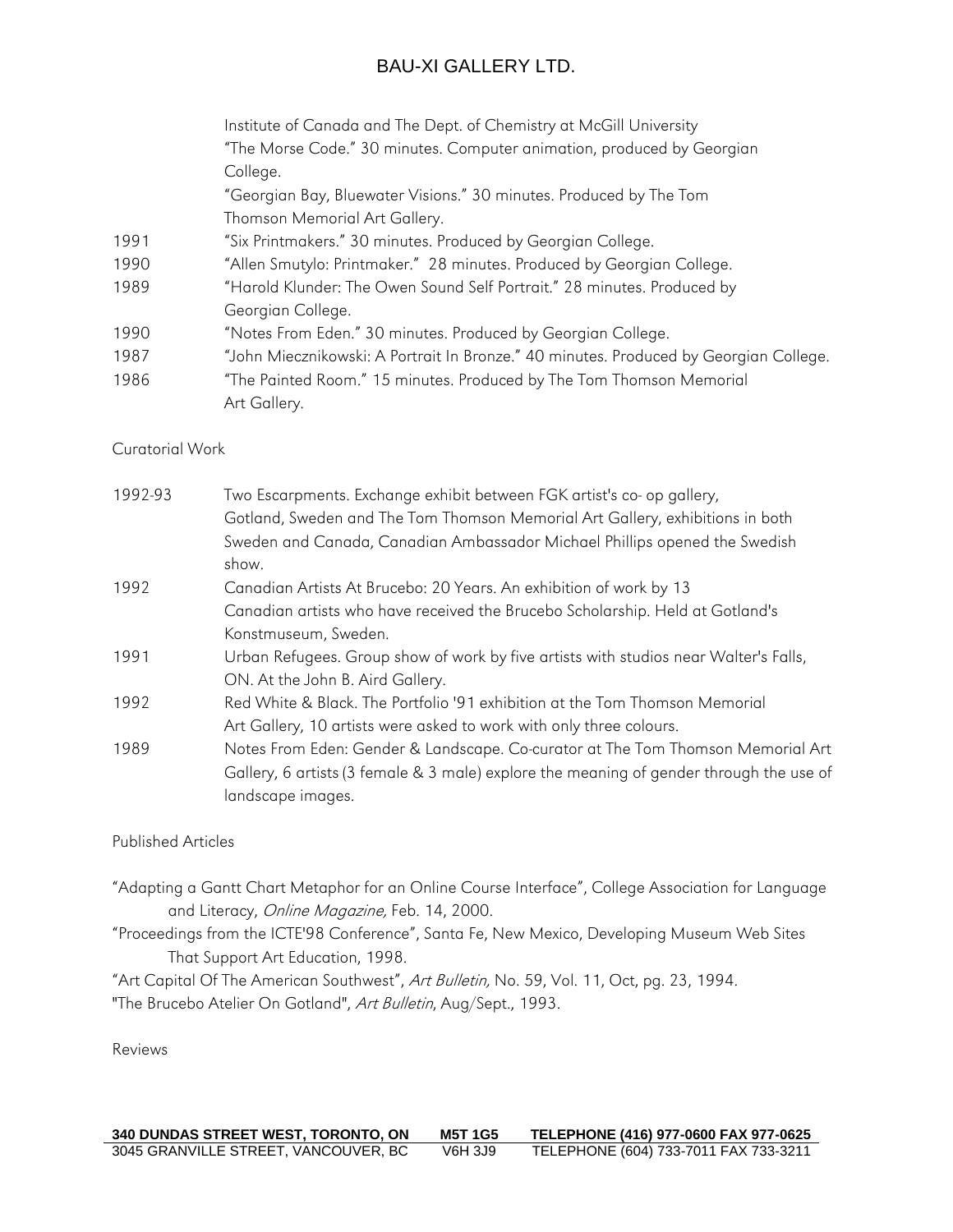| "Ontario Painter Robert Marchessault's Stark, Seductive Landscapes Conjure Up a Twilight Zone<br>Between Reality and Imagination", Betty Ann Jordan, Canadian House & Home, May 2006. |
|---------------------------------------------------------------------------------------------------------------------------------------------------------------------------------------|
| "The Visual Arts, Marchessault Lets Viewer Fill in Details", Gilbert A. Bouchard, Edmonton Journal, July<br>2003.                                                                     |
| "Robert Marchessault", Elizabeth Greenshields, Grantees News, Volume 8, Issue 2, October 2003.                                                                                        |
| "Stillness Prevails at Michael Gibson Gallery", Tess Parkinson, Scene Magazine, April 2003.                                                                                           |
| "Robert Marchessault's Visceral Landscapes", The Arts: A Skyward Gaze, Gussie Fauntleroy Focus/Santa<br>Fe, August/September 2002.                                                    |
| "Desert Today, Painting With Pasta", Adam Graham, Desert Sun, August 2001.                                                                                                            |
| "Master Painters of the World: Canada Showcase", Jeane Duffy, International Artist, issue 16,                                                                                         |
| December/January 2001.                                                                                                                                                                |
| "Robert Marchessault: Visions From The Fast Lane", Brentwood, February 2001.                                                                                                          |
| "Gallery Going: 2000 bugs at the Bau-Xi", Gary Michael Dault, Globe & Mail, 8 January 2000.                                                                                           |
| "Gallery Exposes 2000 Bugs", Toronto Star, 6 January 2000.                                                                                                                            |
| "Lost in Landscape", Sandra Coulson, London Free Press, 18 April 1999.                                                                                                                |
| "Working Drawings Produce Finished Works", Deirdre Hanna, Now Magazine, 7 August 1998.                                                                                                |
| "Nuclear Terror Drives Timely Landscapes", Deirdre Hanna, Now Magazine, 4 September 1997.                                                                                             |
| Art Bulletin, No. 61 Vol.12, February/March 1995.                                                                                                                                     |
| "Dandka keramiker, kanadensiska målare och ryska fotografer" Gotlands Allen, Culture,                                                                                                 |
| September 1993.                                                                                                                                                                       |
| "What's On", rReproduction of painting "Duckweed & Beaverpond", Toronto Star, May 1993.                                                                                               |
| "Klintar - i Kanada och på Gotland", Stina L. Nilsson, Gotlands Tidningar, September 1992.                                                                                            |
| "Exhibition Combines Two Worlds", Mary Baxter, Sun Times, September 1992.                                                                                                             |
| "Ett nöte som fortsätter att bära frukt", Gotlands Tidningar, August 1992.                                                                                                            |
| "A History Of Interventions", monograph, Stephen Hogbin, The Ginger Press, 1991.                                                                                                      |
| "Art About, Kate Taylor", The Globe & Mail, April 1991.                                                                                                                               |
| "Video Art Offers Link", Jim Algie, Sun Times, February 1991.                                                                                                                         |
| "Robert Marchessault  Back Road", London Magazine, October 1991.                                                                                                                      |
| "Visions and Inventions", Shanon Reynolds, Imprint Magazine, January 1991.                                                                                                            |
| "Works Represent Diverse Origins Of Artists", James Gillespie. The Durham Chronicle, May 1991                                                                                         |
| "Artist Expresses Language Of The Land", Jim Algie. Sun Times February 1991.                                                                                                          |
| "Winds Of Change", Deirdre Hanna, Now Magazine, Arts Section, June 1990.                                                                                                              |
| "Chatsworth Artist", Jim Algie, Sun Times, June 1990.                                                                                                                                 |
| "Exhibition Touches On Contemporary Life", Jim Algie, Sun Times, April 1990.                                                                                                          |
| "Toronto's Easle Belt", Eric Johnson. Concordia University Magazine, Sept. 1979.                                                                                                      |

Selected Corporate Collections:

- Bank of Montreal
- BCE Inc.